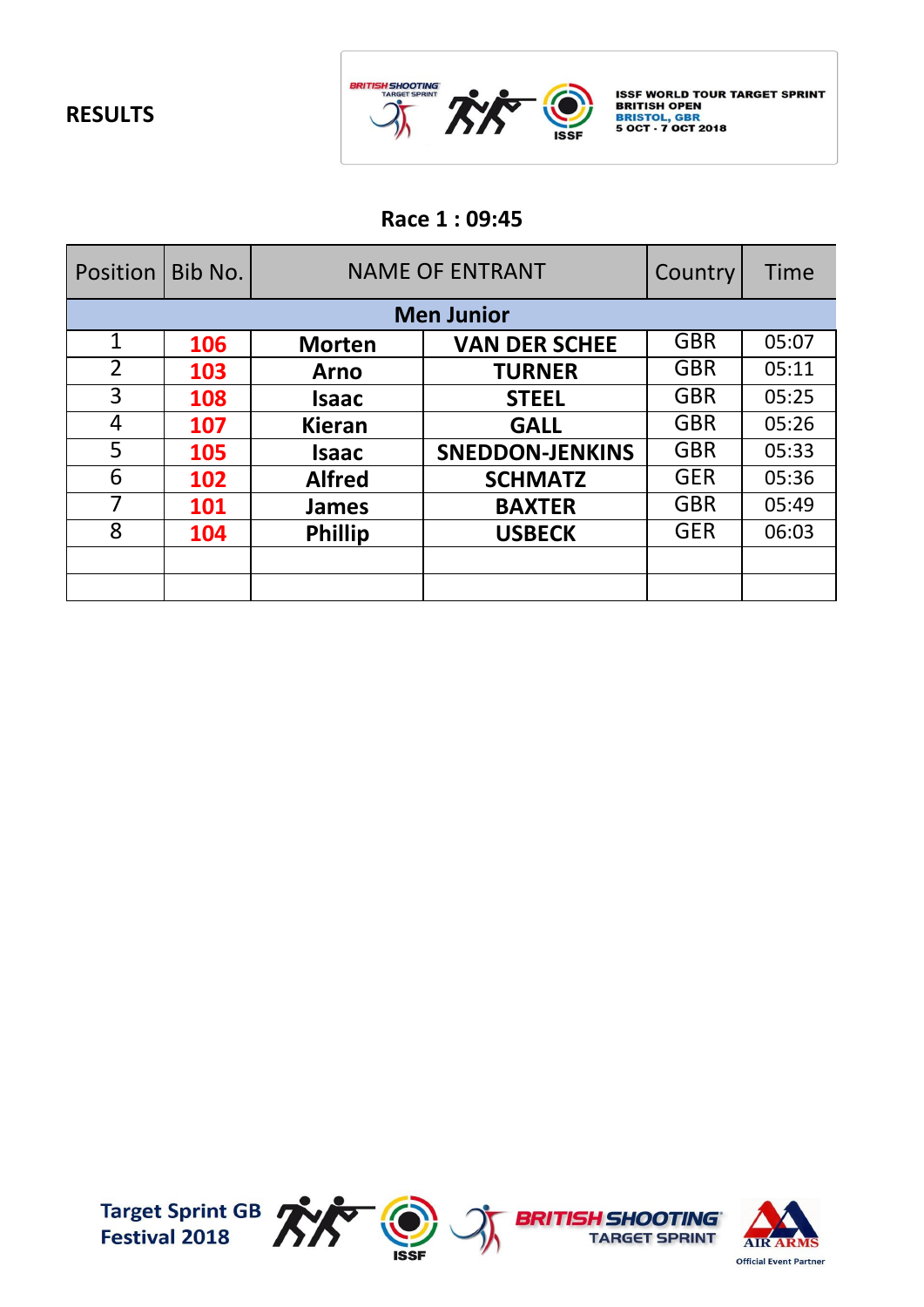

ISSF WORLD TOUR TARGET SPRINT<br>BRITISH OPEN<br>BRISTOL, GBR<br>5 OCT - 7 OCT 2018

### **Race 2 : 10:15**

| Position       | Bib No. | <b>NAME OF ENTRANT</b> |                     | Country    | Time  |
|----------------|---------|------------------------|---------------------|------------|-------|
|                |         |                        | <b>Women Junior</b> |            |       |
| $\mathbf{1}$   | 202     | <b>Madlen</b>          | <b>GUGGENMOS</b>    | <b>GER</b> | 05:33 |
| $\overline{2}$ | 209     | <b>Edith</b>           | <b>BUSCHSIEWEKE</b> | <b>GER</b> | 05:40 |
| 3              | 205     | <b>Poppy</b>           | <b>CLARK</b>        | <b>GBR</b> | 05:42 |
| 4              | 201     | <b>Emily</b>           | <b>SHAWYER</b>      | <b>GBR</b> | 05:46 |
| 5              | 207     | Annika                 | <b>KROISS</b>       | <b>GER</b> | 05:58 |
| 6              | 208     | <b>Isabel</b>          | <b>MOORE</b>        | <b>GBR</b> | 06:04 |
|                | 204     | <b>Katie</b>           | <b>ROBBINS</b>      | <b>GBR</b> | 06:24 |
| 8              | 203     | <b>Victoria</b>        | <b>BRADBURY</b>     | <b>GBR</b> | 06:29 |
| 9              | 206     | <b>Charlotte</b>       | <b>HUDDART</b>      | <b>GBR</b> | 06:33 |
|                |         |                        |                     |            |       |

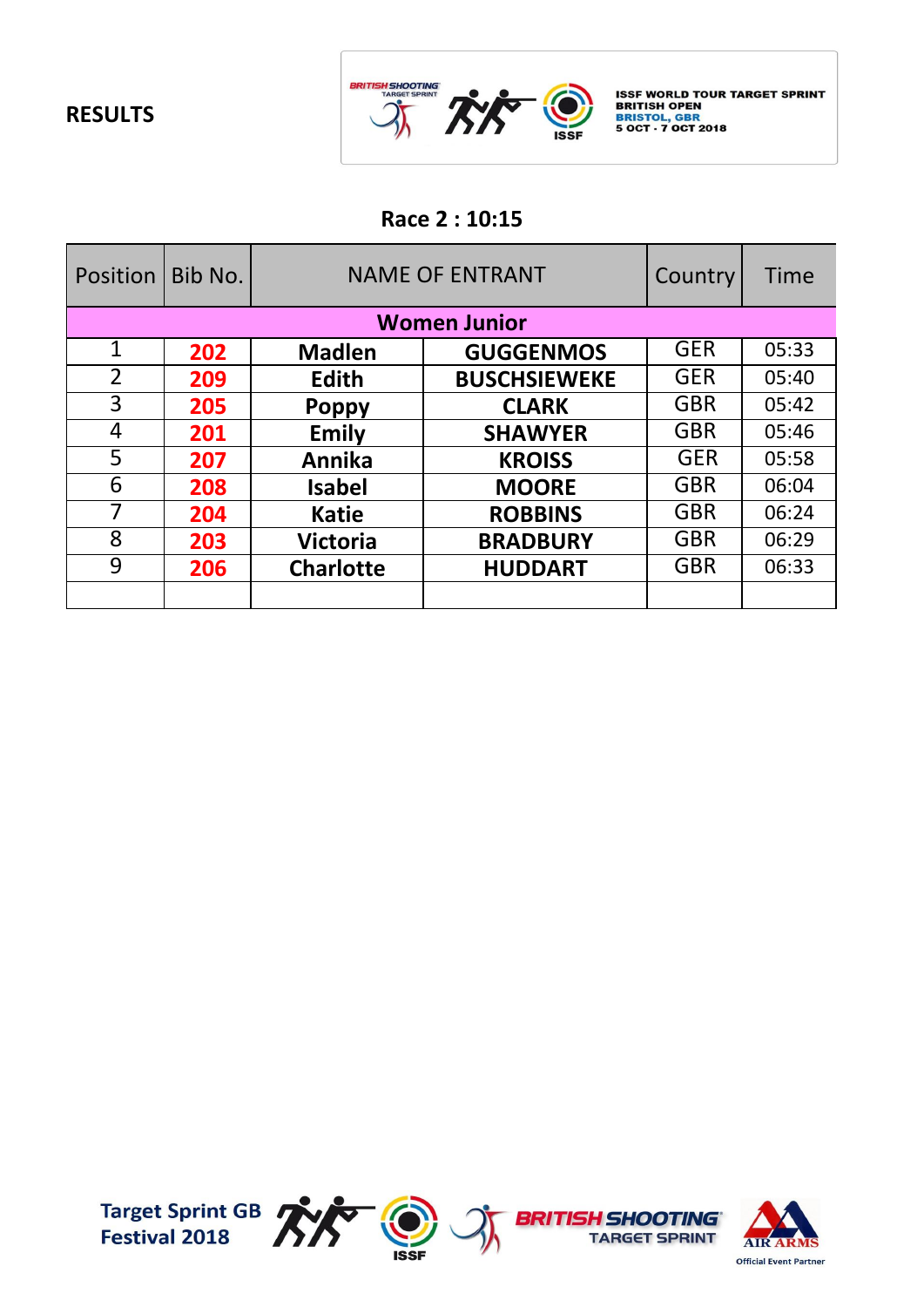

ISSF WORLD TOUR TARGET SPRINT<br>BRITISH OPEN<br>BRISTOL, GBR<br>5 OCT - 7 OCT 2018

### **Race 3 : 11:15**

| Position       | Bib No. | <b>NAME OF ENTRANT</b> |                        | Country    | Time       |
|----------------|---------|------------------------|------------------------|------------|------------|
|                |         |                        | <b>Men</b>             |            |            |
| $\mathbf{1}$   | 307     | <b>Arno</b>            | <b>TURNER</b>          | <b>GBR</b> | 05:17      |
| $\overline{2}$ | 302     | <b>Thomas</b>          | <b>HASLINGER</b>       | <b>GER</b> | 05:21      |
| 3              | 303     | <b>Oliver</b>          | <b>VASS</b>            | <b>GBR</b> | 05:23      |
| 4              | 304     | Erwin                  | <b>WEBER</b>           | <b>GER</b> | 05:48      |
| 5              | 306     | <b>Isaac</b>           | <b>SNEDDON-JENKINS</b> | <b>GBR</b> | 06:12      |
|                | 301     | <b>Batbold</b>         | <b>PUREVSANJAA</b>     | <b>MNG</b> | <b>DNS</b> |
|                | 305     | Lkhagvatsend           | <b>SANDAGSUREN</b>     | <b>MNG</b> | <b>DNS</b> |
|                |         |                        |                        |            |            |
|                |         |                        |                        |            |            |
|                |         |                        |                        |            |            |

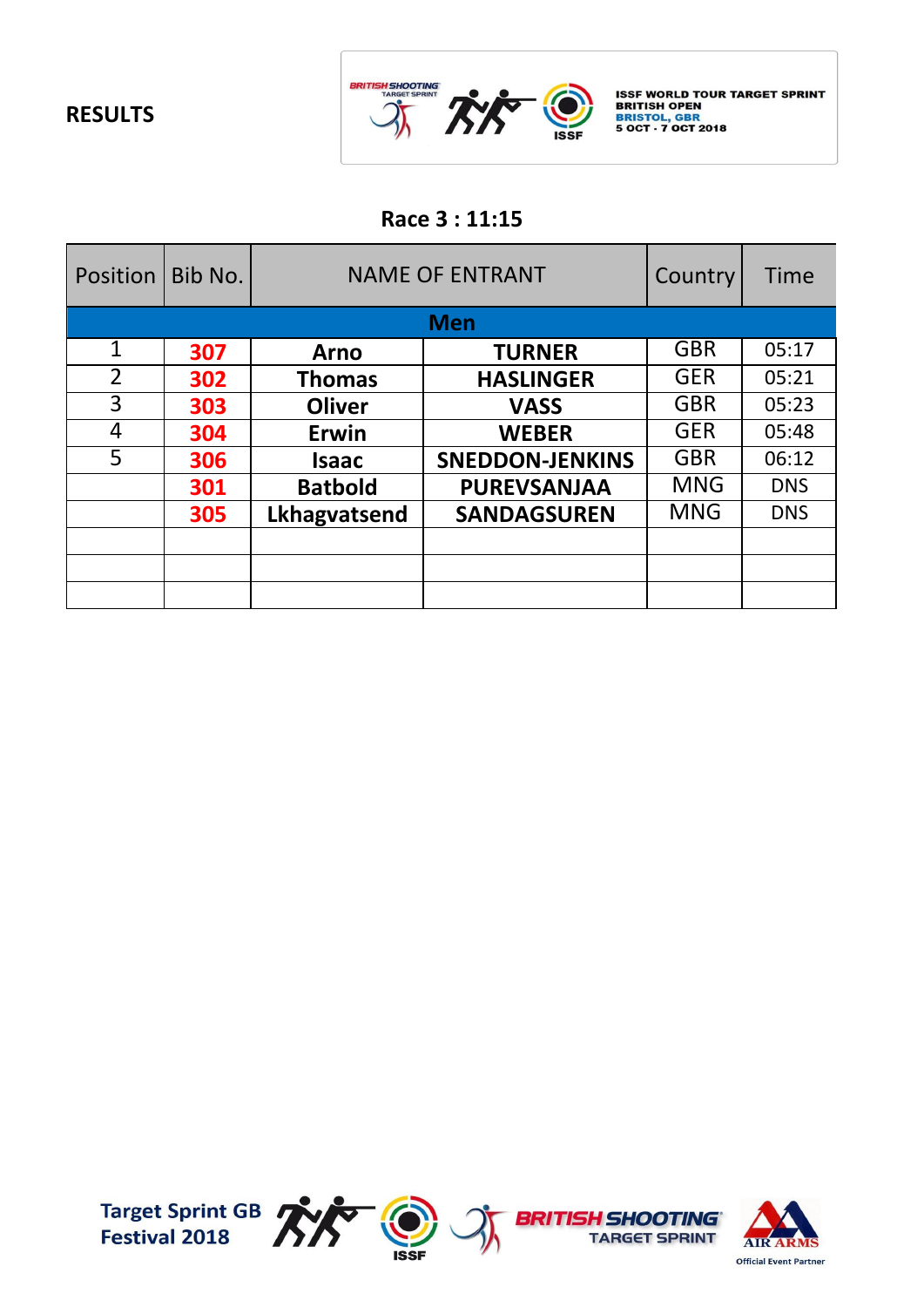

ISSF WORLD TOUR TARGET SPRINT<br>BRITISH OPEN<br>BRISTOL, GBR<br>5 OCT - 7 OCT 2018

### **Race 4 : 12:15**

| Position       | Bib No. | <b>NAME OF ENTRANT</b> |                    | Country    | <b>Time</b> |
|----------------|---------|------------------------|--------------------|------------|-------------|
|                |         |                        | <b>Women</b>       |            |             |
| $\mathbf{1}$   | 402     | Jana                   | <b>LANDWEHR</b>    | <b>GER</b> | 05:38       |
| $\overline{2}$ | 401     | <b>Katie</b>           | <b>ROBBINS</b>     | <b>GBR</b> | 05:45       |
| 3              | 403     | <b>Poppy</b>           | <b>CLARK</b>       | <b>GBR</b> | 05:54       |
| 4              | 405     | <b>Victoria</b>        | <b>BRADBURY</b>    | <b>GBR</b> | 06:20       |
| 5              | 404     | <b>Emily</b>           | <b>SHAWYER</b>     | <b>GBR</b> | 06:24       |
|                | 406     | <b>Lkhamsuren</b>      | <b>DAMDINSUREN</b> | <b>MNG</b> | <b>DNS</b>  |
|                |         |                        |                    |            |             |
|                |         |                        |                    |            |             |
|                |         |                        |                    |            |             |
|                |         |                        |                    |            |             |

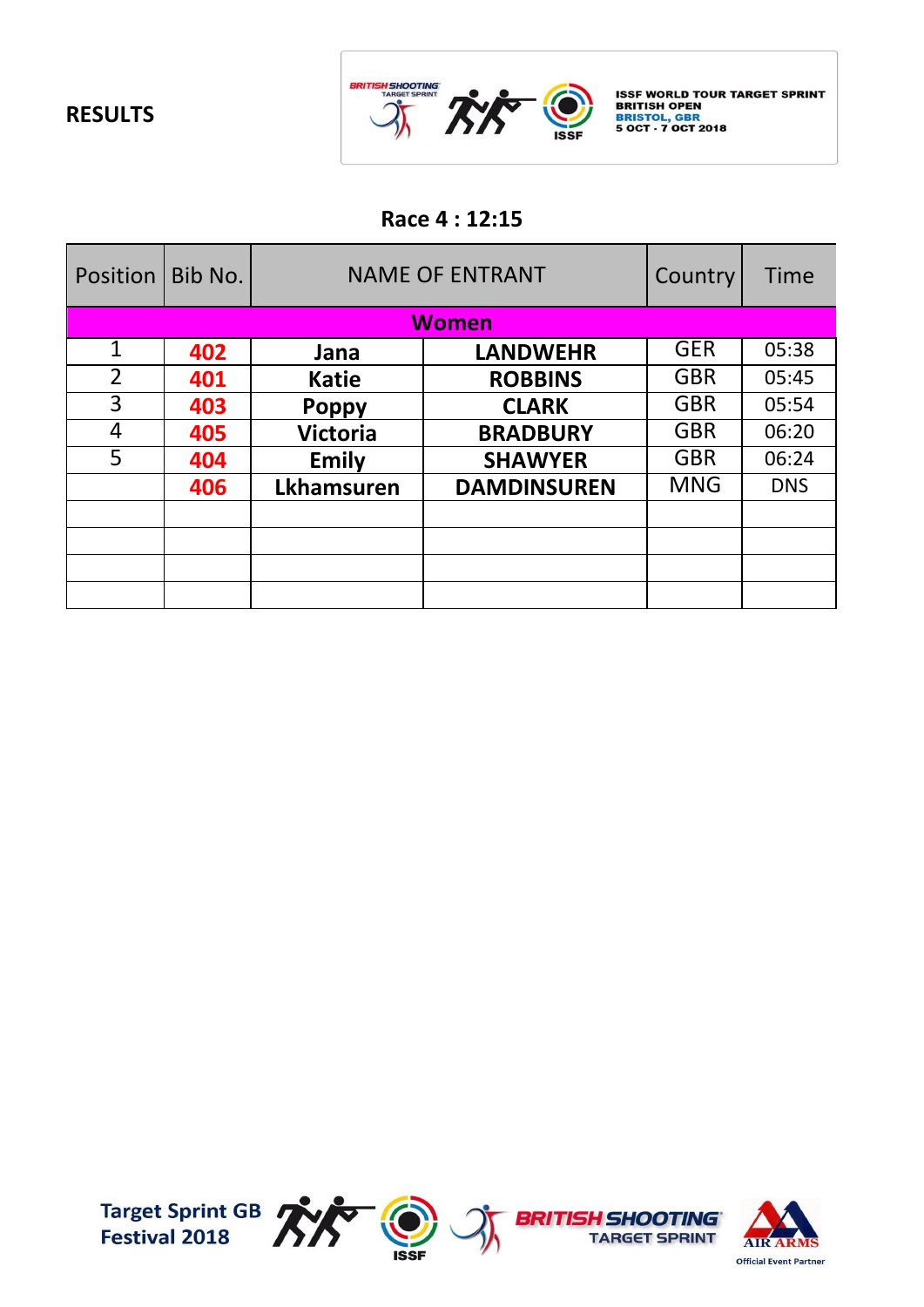

ISSF WORLD TOUR TARGET SPRINT<br>BRITISH OPEN<br>BRISTOL, GBR<br>5 OCT - 7 OCT 2018

### **Race 5 : 13:45**

| Position   Bib No. |     | <b>NAME OF TEAM MEMBERS</b> |                      | Country    | Time  |
|--------------------|-----|-----------------------------|----------------------|------------|-------|
|                    |     |                             | <b>Team Men (3)</b>  |            |       |
|                    | 701 | <b>Alfred</b>               | <b>SCHMATZ</b>       |            |       |
| $\mathbf 1$        | 702 | <b>Phillip</b>              | <b>USBECK</b>        | <b>GER</b> | 16:03 |
|                    | 703 | <b>Thomas</b>               | <b>HASLINGER</b>     |            |       |
|                    | 501 | <b>Kieran</b>               | <b>GALL</b>          |            |       |
| $\overline{2}$     | 502 | <b>Morten</b>               | <b>VAN DER SCHEE</b> | <b>GBR</b> | 16:31 |
|                    | 503 | <b>James</b>                | <b>BAXTER</b>        |            |       |
|                    | 601 | Isaac                       | <b>STEELE</b>        | <b>GBR</b> | 16:57 |
| 3                  | 602 | <b>Arno</b>                 | <b>TURNER</b>        |            |       |
|                    | 603 | <b>Oliver</b>               | <b>VASS</b>          |            |       |
|                    |     |                             |                      |            |       |
|                    |     |                             |                      |            |       |
|                    |     |                             |                      |            |       |
|                    |     |                             |                      |            |       |
|                    |     |                             |                      |            |       |
|                    |     |                             |                      |            |       |

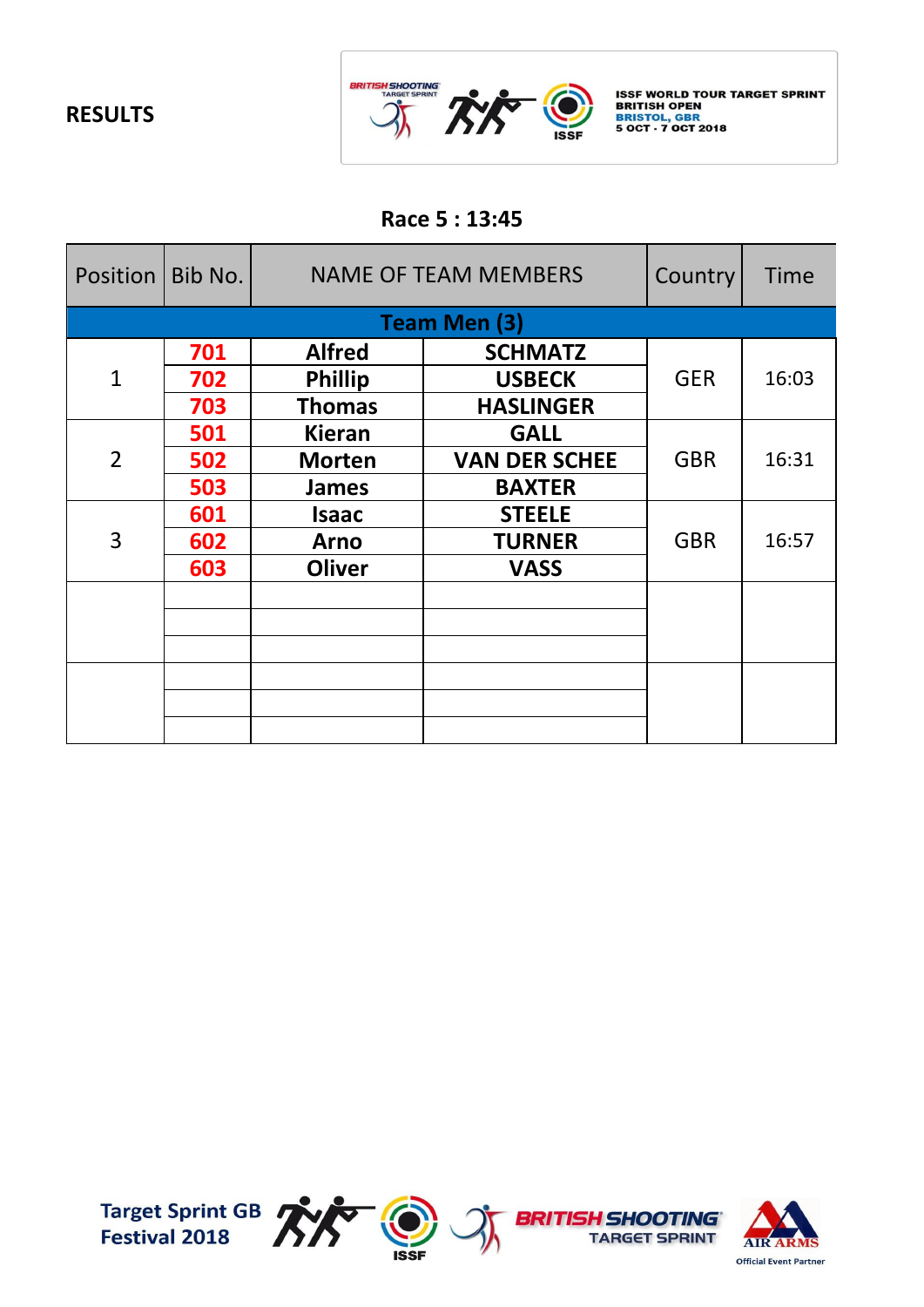

ISSF WORLD TOUR TARGET SPRINT<br>BRITISH OPEN<br>BRISTOL, GBR<br>5 OCT - 7 OCT 2018

### **Race 6 : 14:45**

| Position   Bib No. |      | <b>NAME OF TEAM MEMBERS</b> |                       | Country    | Time  |
|--------------------|------|-----------------------------|-----------------------|------------|-------|
|                    |      |                             | <b>Team Women (3)</b> |            |       |
|                    | 1001 | <b>Madlen</b>               | <b>GUGGENMOS</b>      |            |       |
| $\mathbf 1$        | 1002 | Jana                        | <b>LANDWEHR</b>       | <b>GER</b> | 16:56 |
|                    | 1003 | Edith                       | <b>BUSCHSIEWEKE</b>   |            |       |
|                    | 801  | <b>Emily</b>                | <b>SHAWYER</b>        |            | 17:23 |
| $\overline{2}$     | 802  | <b>Katie</b>                | <b>ROBBINS</b>        | <b>GBR</b> |       |
|                    | 803  | <b>Poppy</b>                | <b>CLARK</b>          |            |       |
|                    | 901  | <b>Victoria</b>             | <b>BRADBURY</b>       | <b>GBR</b> | 20:02 |
| 3                  | 902  | <b>Isabel</b>               | <b>MOORE</b>          |            |       |
|                    | 903  | <b>Charlotte</b>            | <b>HUDDART</b>        |            |       |
|                    |      |                             |                       |            |       |
|                    |      |                             |                       |            |       |
|                    |      |                             |                       |            |       |
|                    |      |                             |                       |            |       |
|                    |      |                             |                       |            |       |
|                    |      |                             |                       |            |       |